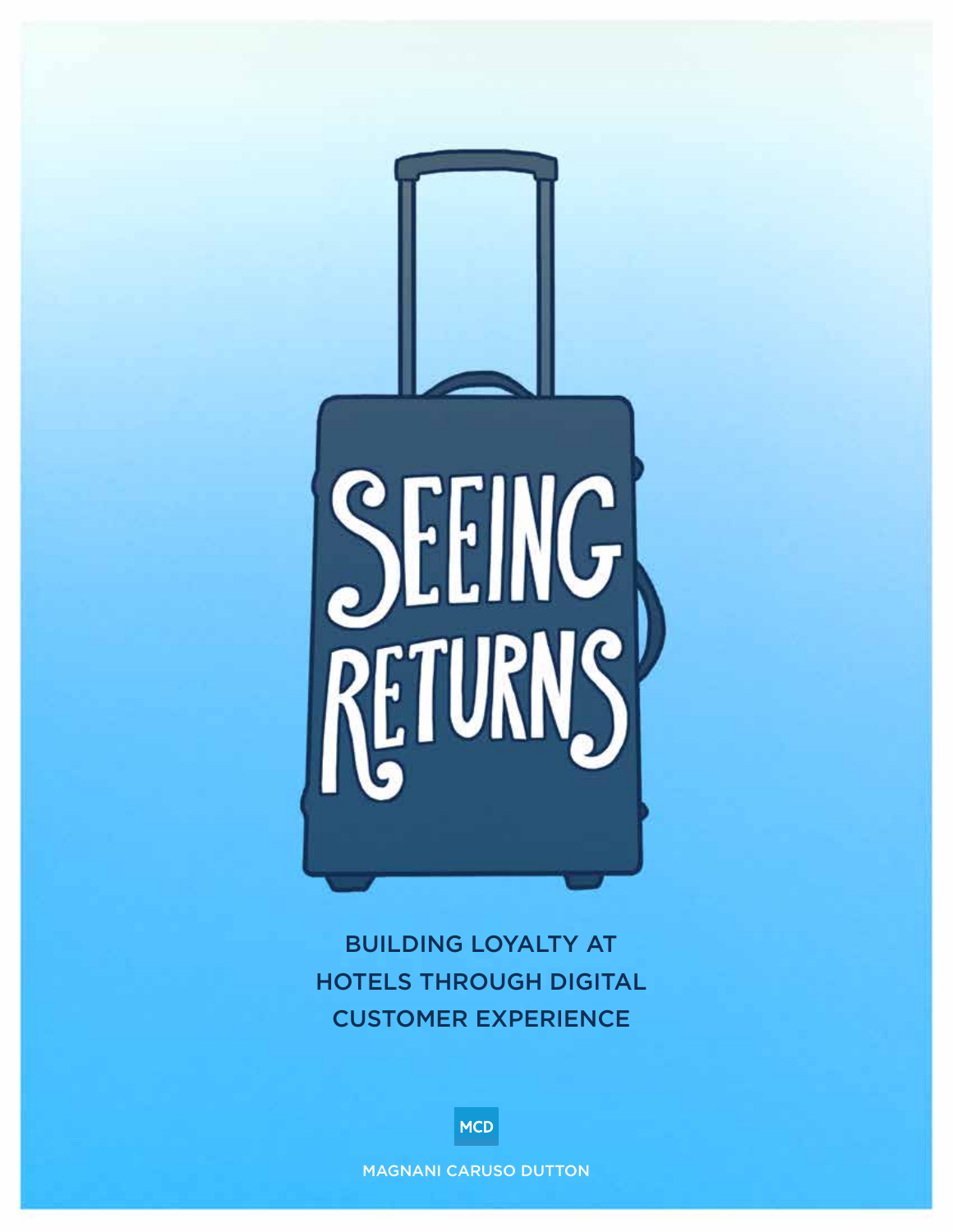

# IT'S A BRAND NEW STAY

It's amazing how, in a few short years, smartphones have changed the way businesses interact with us— bringing us better service and more convenience in our everyday lives.

At MCD, we're interested in companies with significant opportunities to better leverage digital (especially mobile devices) to increase customer satisfaction. In this report, we focused on one such industry: hotels.

### TRAVELING WITH A MOBILE DEVICE

Today's travelers are increasingly accustomed to using their smartphones to make their travel experiences better. A typical traveler may order a cab from an app, scan his or her boarding pass on a smartphone at the airport, forgo the counter and head straight to their pre-booked rental car, and then receive alerts to any itinerary changes. It's simple. It saves time. It works.

By the time guests arrive at a hotel, they expect this standard to continue. But, many of these guests are disappointed when the hotel's digital experience doesn't measure up. In fact, we found that travelers rate the hotel industry below several other major industries (including banking, retail, airlines and restaurants) when it comes to leveraging smartphone capabilities to enhance their experiences.

So, what's to be done?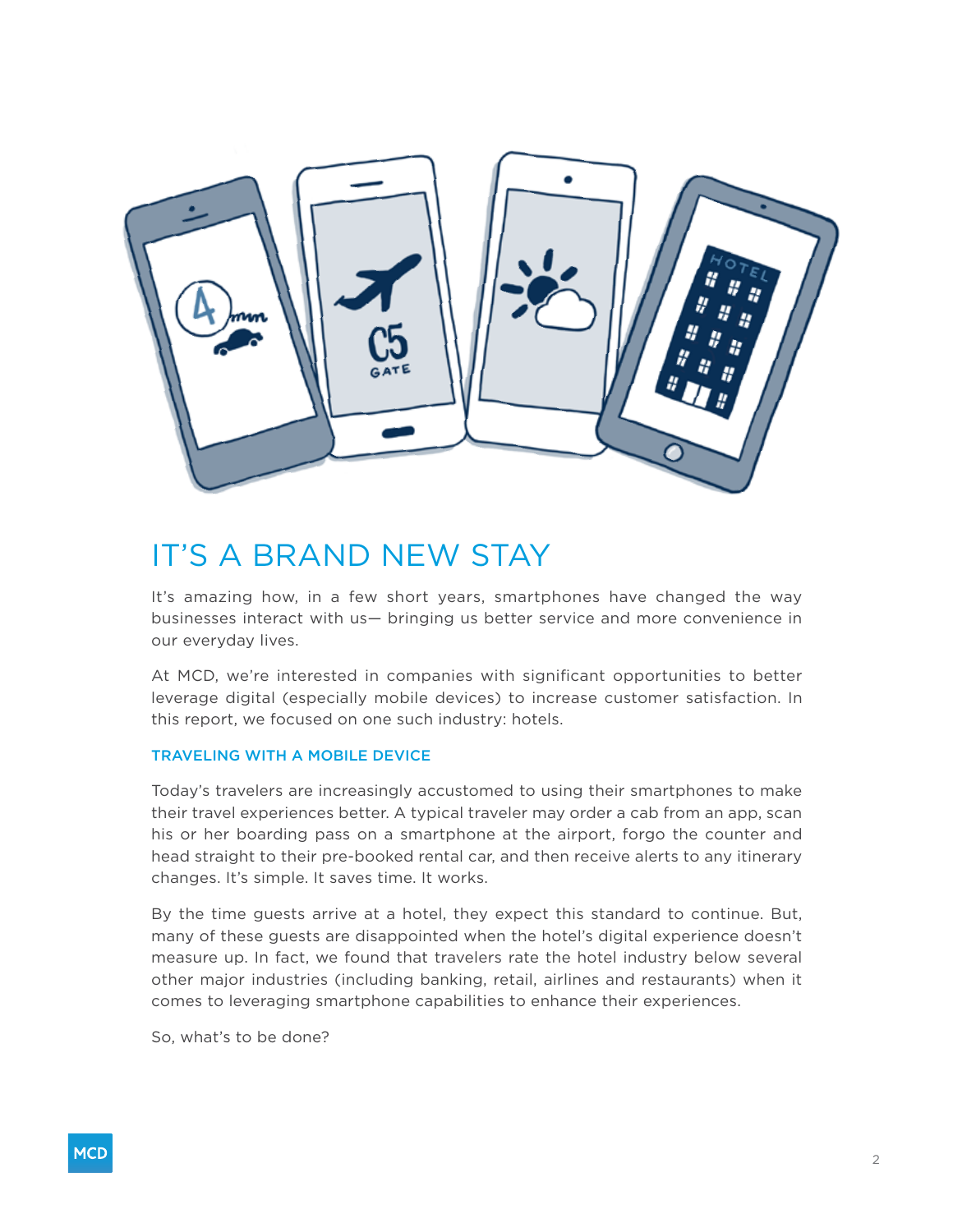# CHECK-IN TIME

In order to discover new opportunities to improve the current digital customer experience at hotels, we did what we always do: asked the customers.

We surveyed 1,000 travelers across the U.S. in order to learn:



How travelers' needs differ when traveling for business, for leisure, or with family.



What types of digital experiences would be most useful to each of these segments.



How much these digital experiences really matter. Would an investment in digital customer experience actually bolster sales for hotels?

### **We found that not only is there deep interest in improved digital experiences at hotels, but also that great digital experiences may actually foster loyalty.**

That's great news! But before we dive in, let's learn more about travelers.

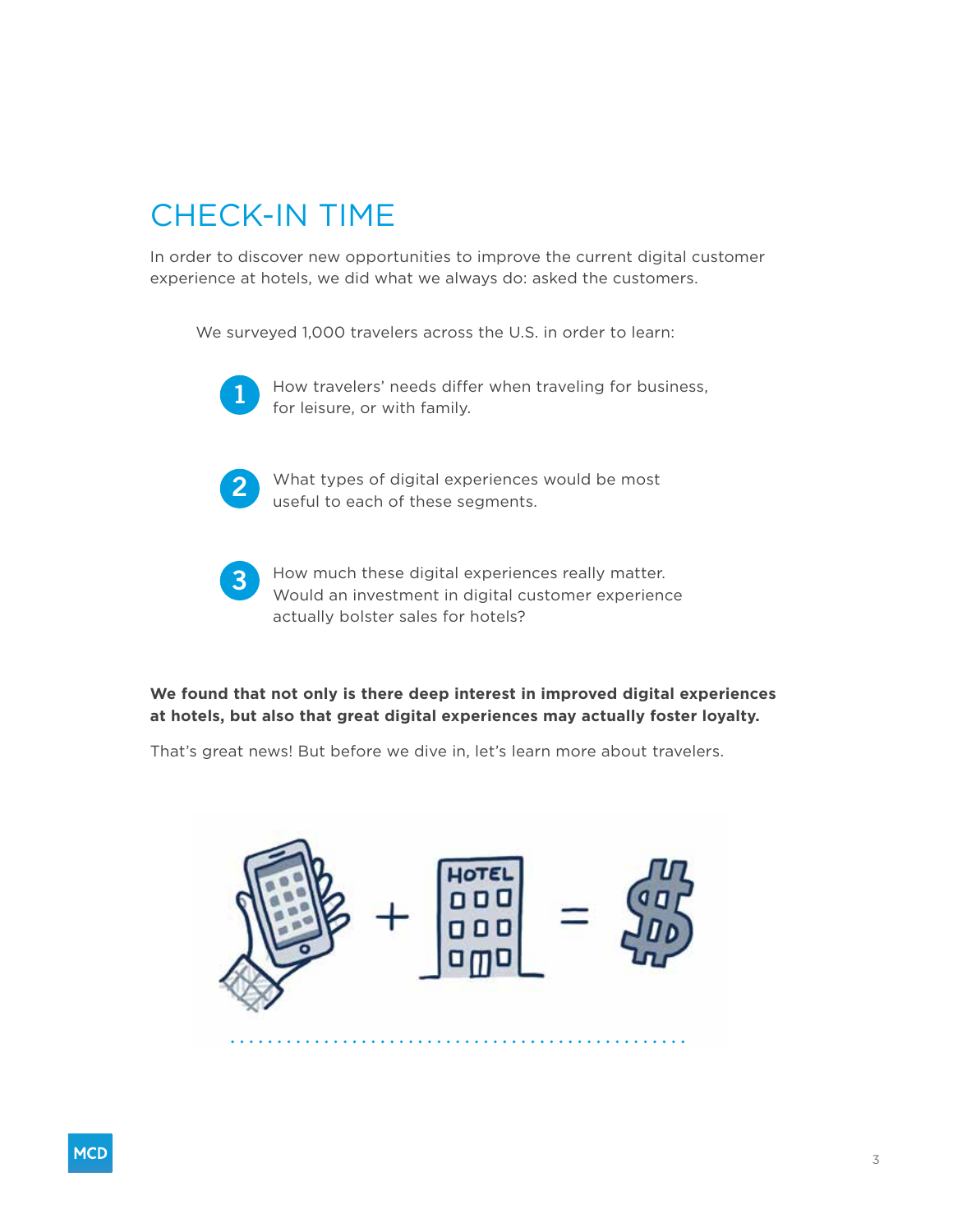# MEET TODAY'S TRAVELERS

To better understand what digital experiences are likely to resonate most with travelers, we broke our population into three segments:







### FAMILY TRAVELERS

Family travelers are often managing chaos. In fact, 92% of those surveyed identified with the statement "I enjoy taking my family on vacations even though it can be hectic." Most of the family travelers we surveyed travel with kids ages 13 and under, two or more times per year.

### LEISURE TRAVELERS

Leisure travelers fly solo, in couples, or with a group in order to "Get away from the daily grind" (84%). The leisure travelers we surveyed do this quite frequently— half of our respondents travel and stay in hotels three or more times a year.

### BUSINESS TRAVELERS

Business travelers in our study most tend to agree with the statement "I take a lot of business trips— hotels are my second home." In fact, the majority we surveyed have traveled for business, including hotel stay, within the last 60 days.

#### LOYALTY AND TRAVELERS

**We also looked closely at the interests of travelers across segments with the highest tendency to be loyal to a hotel brand.** These guests present especially powerful opportunities for hotels, so we wanted to make sure to find out what resonates with them *(see "loyal travelers" further defined in Appendix for more).*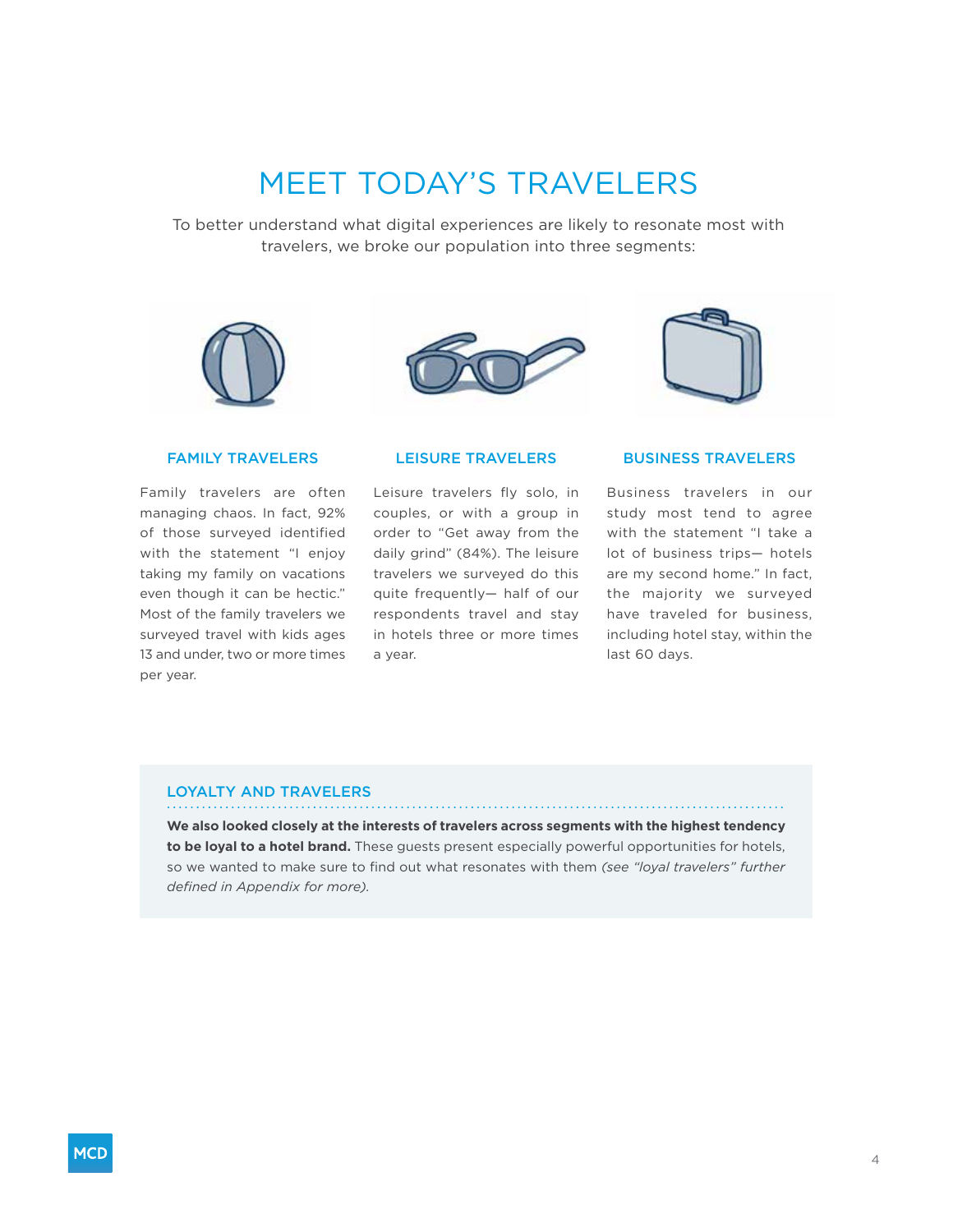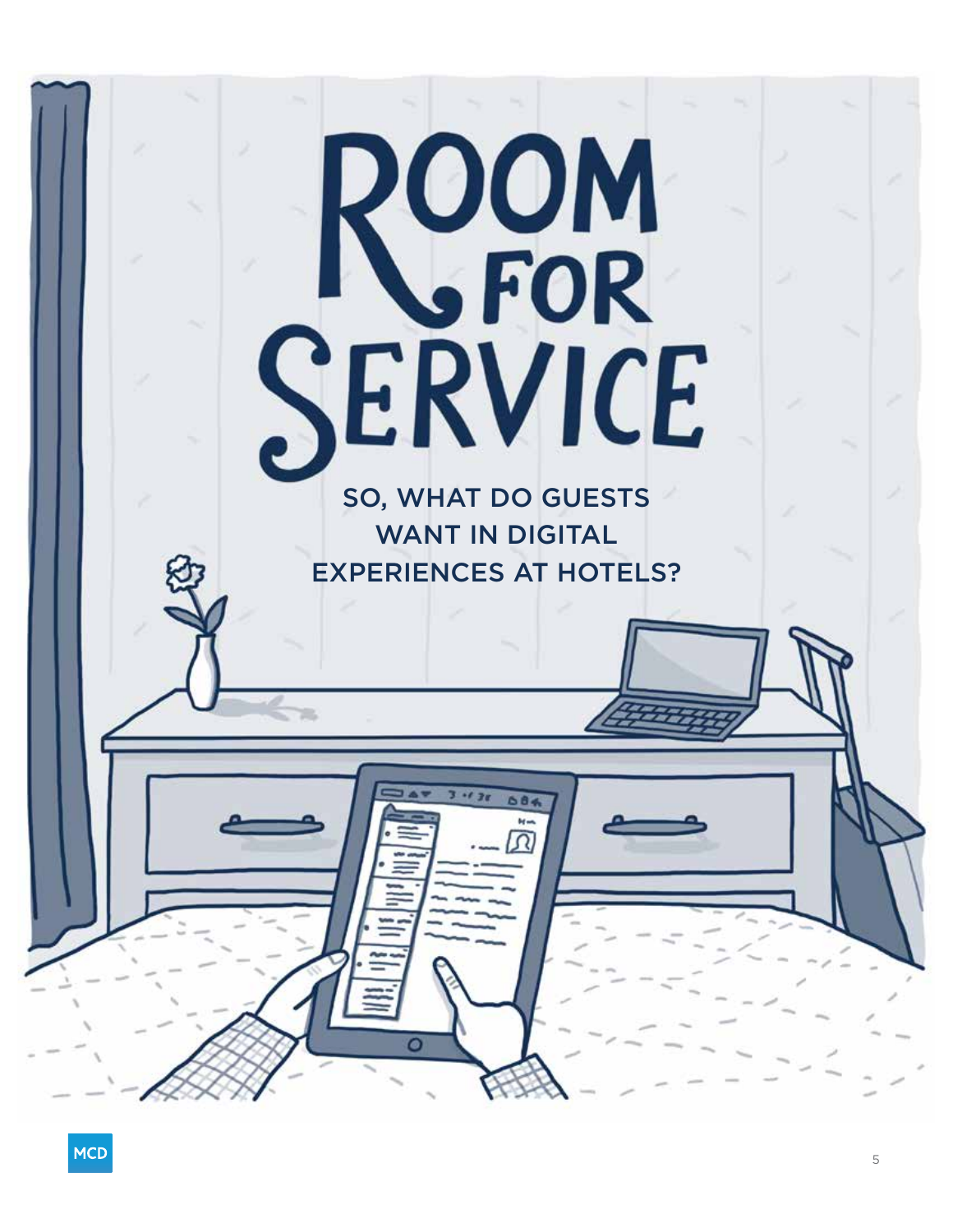## QUALITY IS KING

For 70% of travelers, a hotel's website and app impact their decision to book a stay. Travelers often feel that a hotel's digital offerings reflect what the experience will be like at the hotel itself.

### THE IMPACT OF A QUALITY WEBSITE AND APP

*Q: Overall, how much of an impact does the quality of a hotel's website, app or other digital tools have on your decision to stay?*



*breakdown by segment*

Family travelers in particular indicate that digital tools affect their hotel choice. One such traveler said *"If they take the time to have a great website, it tells me they will take the time to make sure I have a great travel experience."*

### PEOPLE WHO CARE ABOUT CUSTOMER SERVICE CARE ABOUT DIGITAL

The travelers who selected that a hotel's website or app has a strong impact on their decision to book are twice as likely to consider service/customer experience as their top priority when choosing a hotel. For them, these things go hand in hand.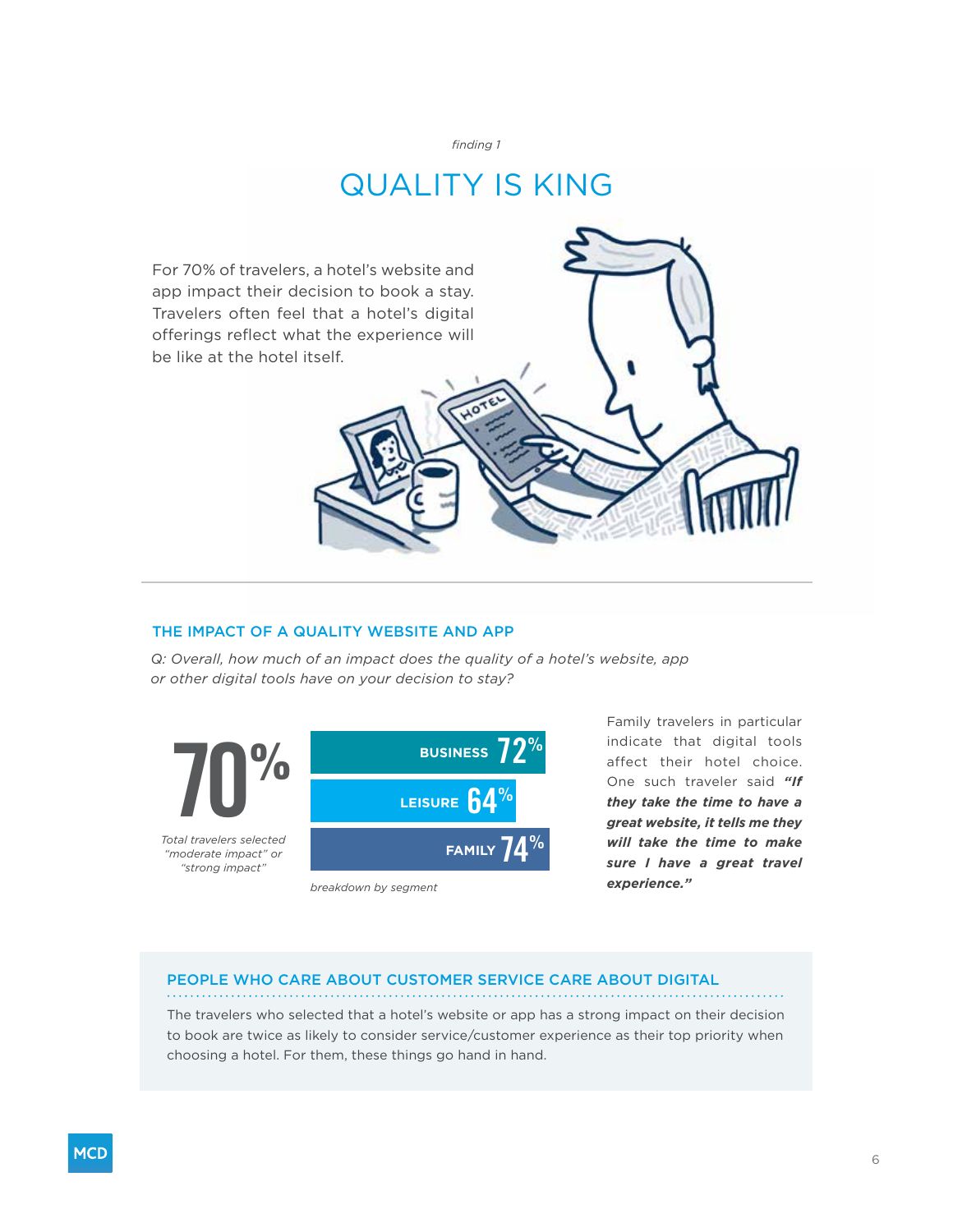## TIME FOR AN UPGRADE

74% of travelers reported interest in substantial proactive involvement from hotels during their stay, in order to make their visits better.

Travelers are quite interested in hotels making use of personal information. For example, knowing a traveler's dietary preference based on a previous stay, a hotel may automatically deliver a gluten free menu to his or her phone. Consumers are willing to relinquish a bit of privacy in exchange for a more streamlined experience.



### INTEREST IN DIGITAL INVOLVEMENT

*Q: How open are you to a hotel proactively enhancing your stay?*



This concept **resonated highest with business travelers,** who consistently seek efficiencies in their stays. However, this proactive approach isn't quite as important for:

- Leisure travelers, who may be looking to "disconnect" more than other segments.
- Family travelers, who may be less concerned with proactive enhancement than having the tools to manage trips themselves.

### LOYAL TRAVELERS WANT PROACTIVITY

Proactivity resonated strongly with loyal travelers *(see Appendix)* across segments, with 79% selecting 3 or 4 (compared to 74% total across all respondents).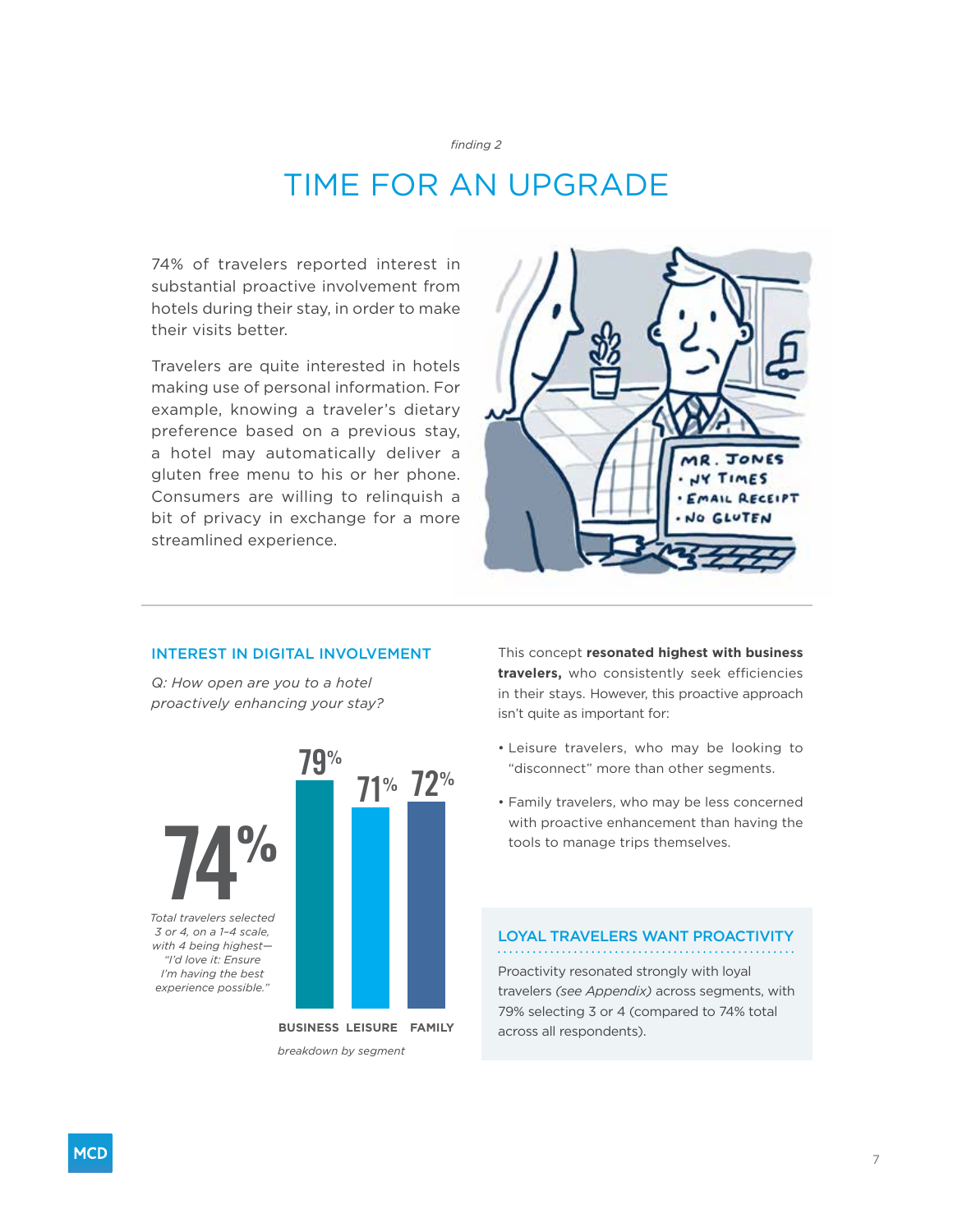# A HOME AWAY FROM HOME

80% of all travelers consider it important that they are able to set and share their preferences, such as bed type, pillow type, newspaper delivery, dietary needs and billing preferences, in order to have hotels personalize their stay accordingly.

Preference-setting belongs on digital platforms, ensuring that travelers can set/update easily from anywhere at any time and save for future reference.



### THE IMPORTANCE OF PERSONAL PREFERENCES

*Q: When traveling, how important is it to you that your hotel allows you to set personal preferences?*

**80%** *Total travelers selected "somewhat important" or "very important"*

All traveler segments showed rising interest in setting preferences compared to hotels proactively doing it for them. Business travelers continued to show the strongest interest.



**BUSINESS LEISURE FAMILY** *breakdown by segment*

#### LOYAL TRAVELERS ESPECIALLY WANT PERSONAL SETTINGS

This concept resonates strongly with loyal travelers *(see appendix)* across segments, with 87% selecting somewhat or very important (compared to 80% total across all respondents).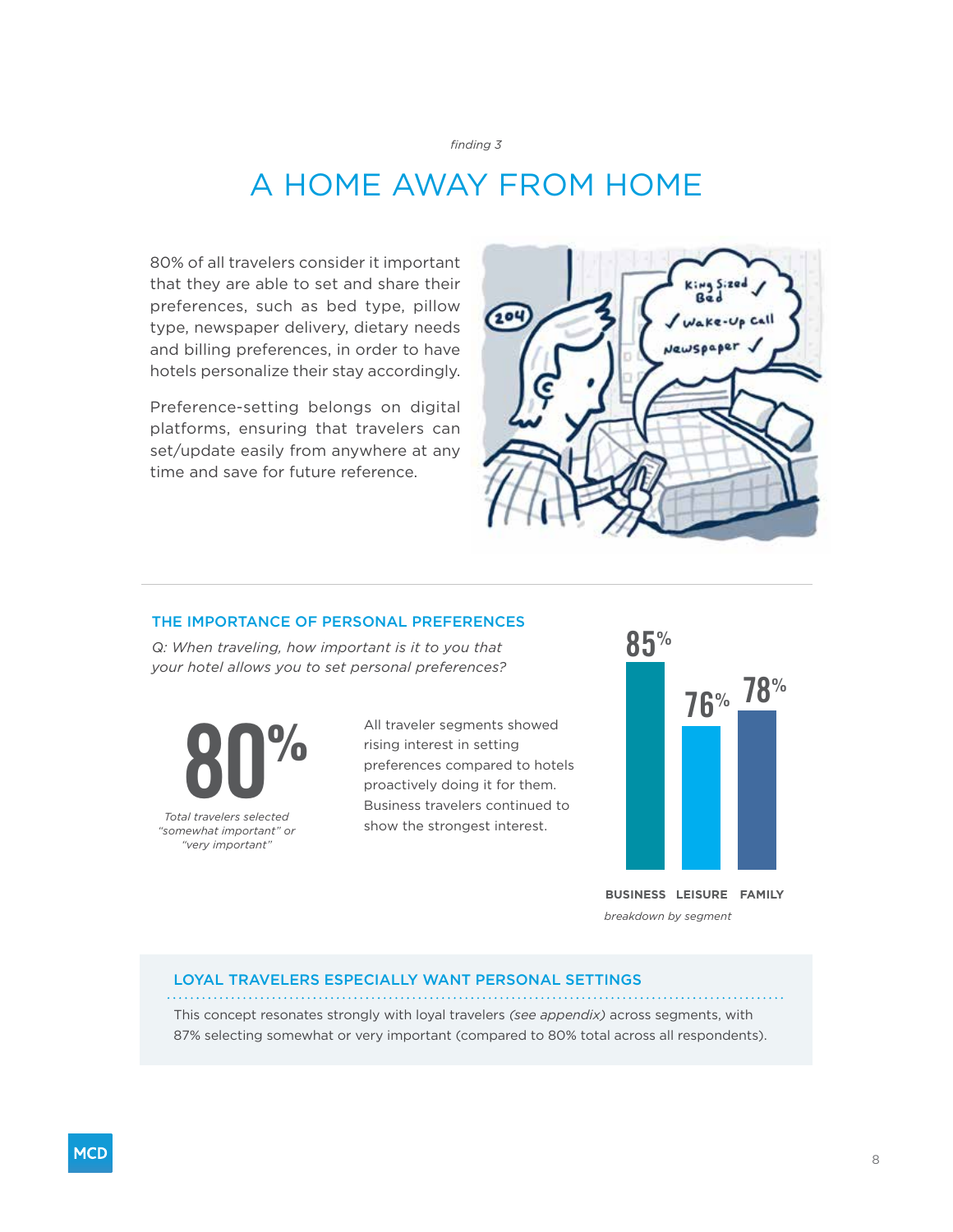## WHAT TRAVELERS WANT

*Q: How likely would you be to use your smartphone in the following ways? Numbers below indicate percentage of travelers who said they were somewhat or very likely to use each feature.*

### HIGHEST INTEREST

#### LESS INTEREST

Travelers (especially families) want tools and information to know what's available nearby and to help them make plans.

Features that feel overly transactional are of less interest to leisure and family travelers. That said, business travelers still showed high interest in these offerings.

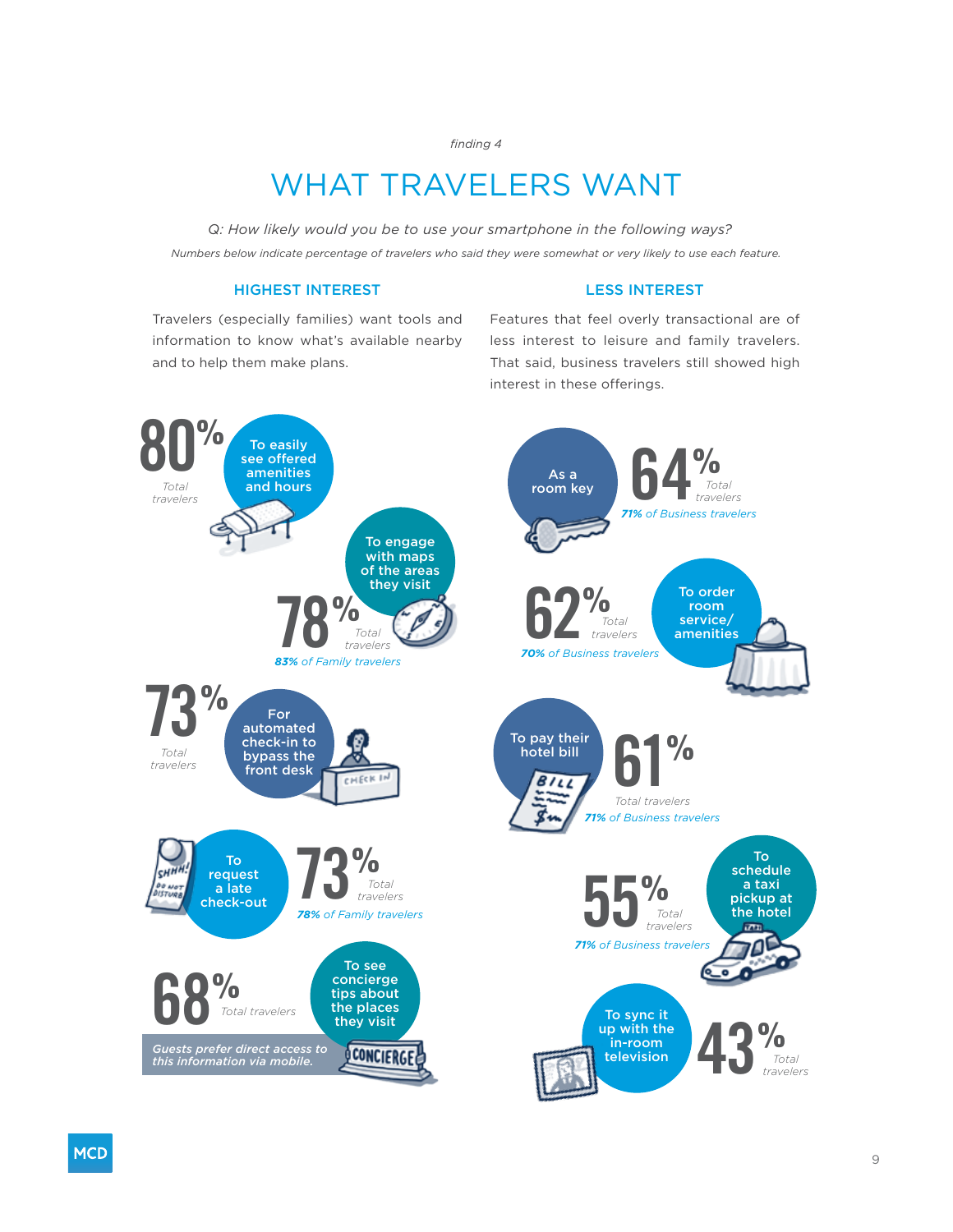### WORK SMARTER, NOT HARDER

### THE PAYOFF OF PLEASING THE BUSINESS TRAVELER

When business travelers find something that works, they tend to stick with it. Specifically, business travelers tend to frequent the same hotel brands more than leisure or family travelers. When asked, "How frequently do you tend to stay at the following hotels?" (which included a list of 30 major U.S. hotel brands), business travelers made 1,768 selections of "often" or "always." This figure was significantly lower for family travelers (780 selections) and leisure travelers (571 selections).

Additionally, when selecting a hotel, business travelers rank past positive experience higher than participation in their preferred rewards program. In other words, repeat business is earned through

great experiences— even more so than rewards points.

What's more, compared to the other segments, business travelers tend to put less priority on price, again making them more likely to select a hotel based on other experience-

centric factors. This can make them more likely to order add-ons during their stay such as WiFi and room service.

We see a very compelling opportunity with this traveler type: give them the digital experiences they want and keep these loyal, frequent and valuable travelers as your own.

Repeat business is earned through great experiences.

CHECK IN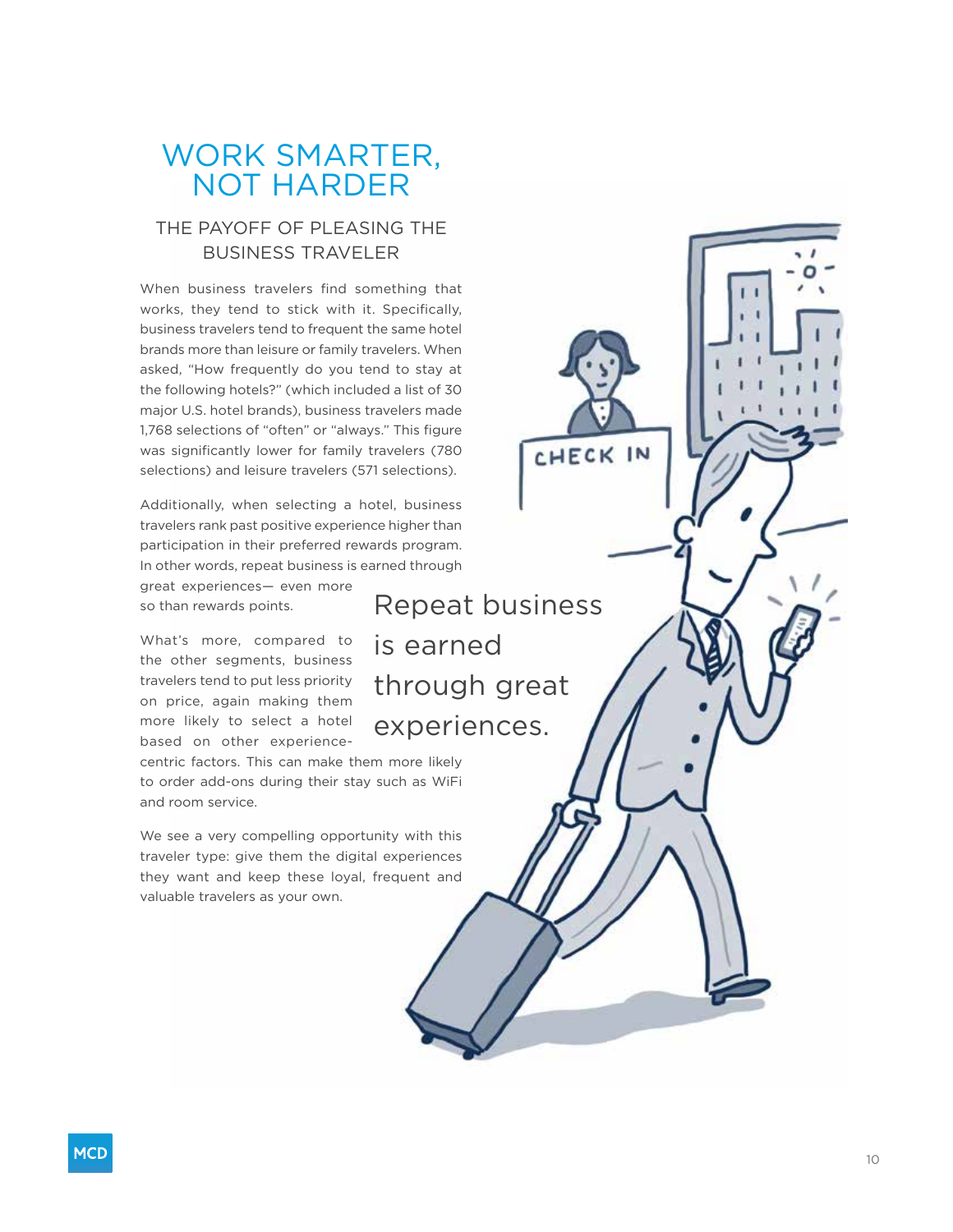# RISE AND SHINE

### SOON ENOUGH, THE DIGITAL OFFERINGS DISCUSSED IN THIS REPORT WILL BECOME PAR FOR THE COURSE FOR ALL HOTELS

The relationship between travelers and their smartphones presents powerful opportunities for hotel companies to further engage guests and cultivate their own relationships with them, though needs vary by traveler segment.

### FAMILY TRAVELERS

### LEISURE TRAVELERS

### BUSINESS TRAVELERS

For these team captains, a hotel that **helps them to efficiently manage and coordinate their trip would likely be relevant and hugely appreciated.**

Though disconnecting is a priority for leisure travelers, we also found that most seek out new experiences. Hotels can **engage these travelers with digital tools that help facilitate their discovery of new things and places.**

We found that **these road warriors appreciate a seamless and efficient stay** that allows them to be comfortable and save time— so they can get the job done.

Hotels looking to stand out to today's travelers would be wise to take notice and offer their guests these digital experiences now. This is especially true for both loyal travelers and business travelers, who we know can be quite loyal once they are impressed.

Offering guests some convenience, personalized attention and enjoyment via **digital customer experiences can mean all the difference in seeing returns—** both in the form of loyal guests and digital investment.

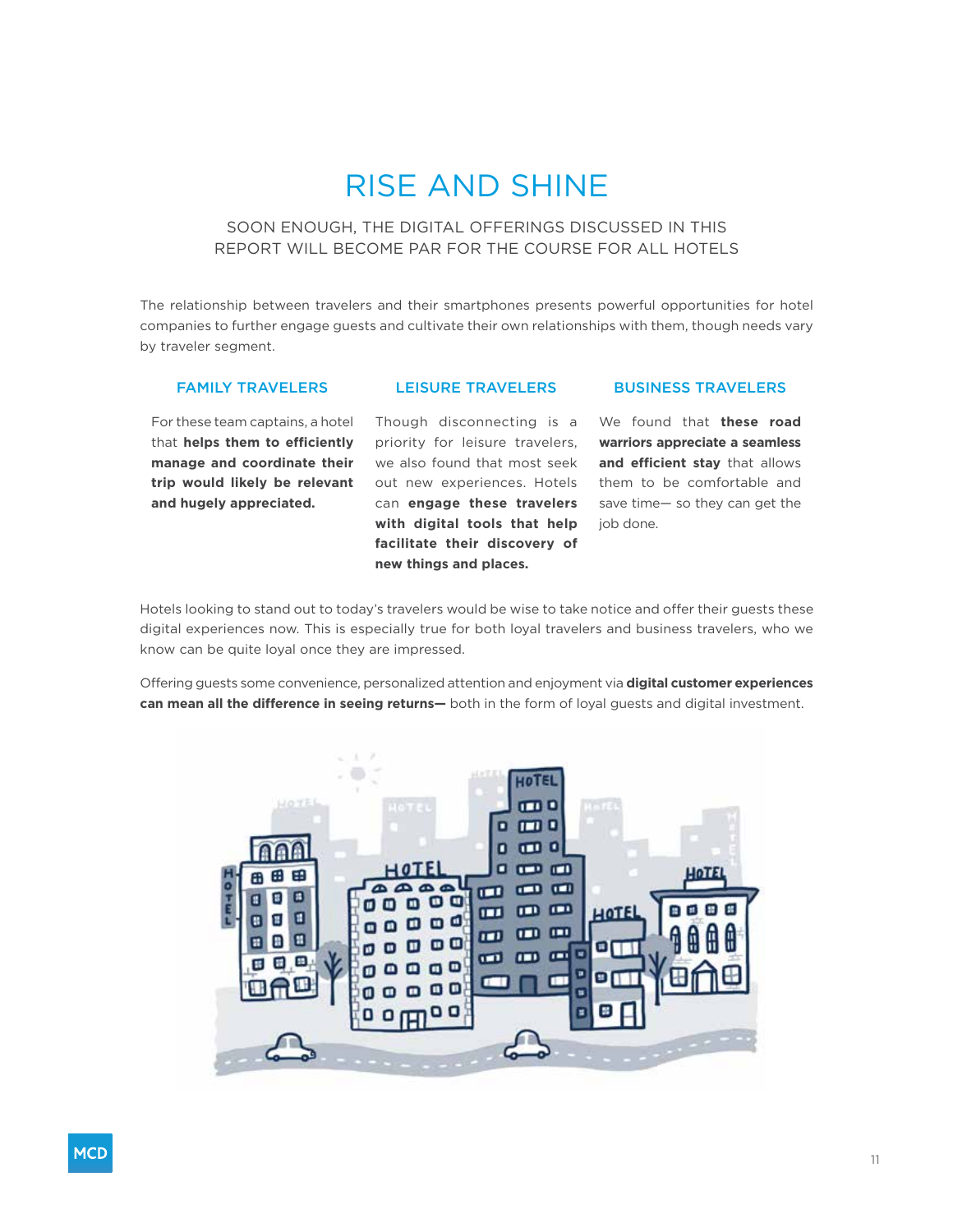# ABOUT US

**Magnani Caruso Dutton (MCD)** is a digital customer experience agency that helps some of the world's most recognizable brands make profitable and more meaningful connections with their customers.

#### **www.mcdpartners.com**

### **FACEBOOK**

**facebook.com/MagnaniCarusoDutton**

### **TWITTER**

**@mcdpartners**

For new business inquiries, further information about this report, or further information about MCD and our services, please contact:

#### **Ian Magnani**

**imagnani@mcdpartners.com 212.500.4521**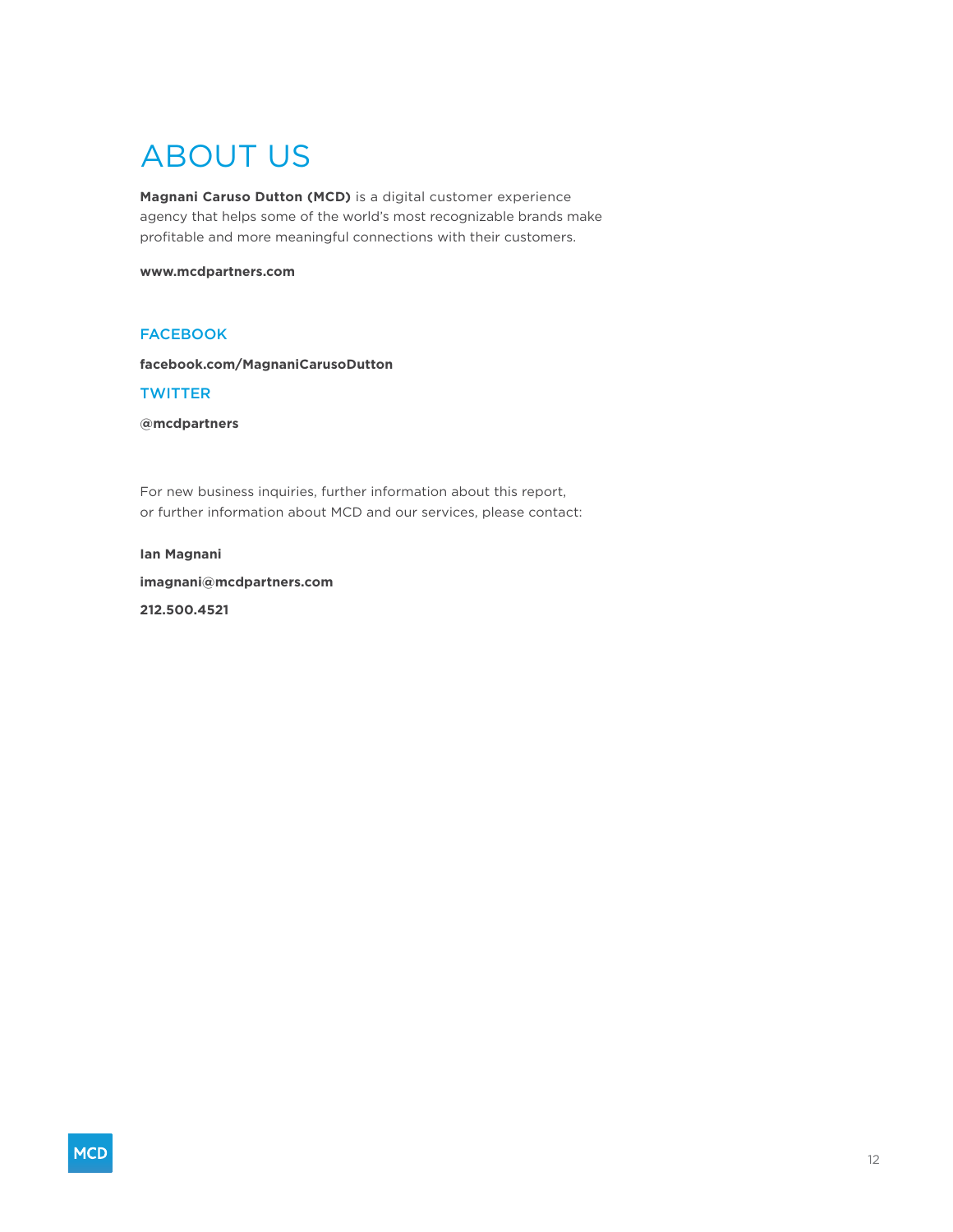# APPENDIX

### **1. Methodology: Digging into the needs and preferences of connected hotel guests**

In conducting the research shared in this report, our intent was to gain a deeper understanding of the needs and expectations of today's connected travelers within three segments— Business travelers, Leisure travelers and Family travelers— and what types of digital offerings from hotel companies are (and would be) most compelling to them. To focus our inquiries, we looked most intently at interest in offerings on the device always on their person: their smartphone.

In order to gain an initial understanding of mindsets and needs, we conducted two focus groups at our Insights Lab in New York, each consisting of a cross-section of demographics and our traveler segments. Our discussion topics included: the influencing factors and decision-making process in selecting a hotel, traveler experiences during hotel stays and desired digital tools to make their experiences better.

Next, based on learnings from these focus group sessions, we partnered with Vision Critical to design and deploy a survey aimed at further uncovering the mindsets, needs and interests of today's travelers, with an eye on variation across traveler segments.

### **Survey details:**

Who: 1,000 respondents, evenly segmented as Business travelers, Leisure travelers and Family travelers. Traveler type was assigned based on travel behaviors and patterns, and travel was defined as including a hotel stay. Respondents were 18 years or older, owned a smartphone, and were diversified in age, gender, household income and level of education.

**Where and When:** Respondents were limited to U.S. residents. Research was conducted online from 10/28/2013 through 11/05/2013.

**What:** Our questions covered mindset identification statements, priorities when selecting a hotel, preference setting, receptivity to proactive involvement from hotels, hotel communications, interest in specific mobile capabilities during a stay, the impact of a hotel's digital experiences, specific hotel ratings and beyond.

### **2. A deeper look at our traveler segments' travel behaviors**

### **Business Travelers - The Road Warriors**

62% of Business travelers in our survey travel for business three or more times a year. Business travelers also tend to have traveled more recently than leisure or Family travelers, with 93% indicating they have traveled within the past six months and 63% within the past one to two months.

Unsurprisingly, close to half of Business travelers strongly identify with the statement, "hotels are my second home."

### **Leisure Travelers - The Relaxed Explorers**

Leisure travelers tend to have traveled a bit less recently than Business travelers, with 79% of those surveyed traveling within the past six months and 42% within the past one to two months. And as noted, this group travels less frequently than Business travelers but more often than Family travelers.